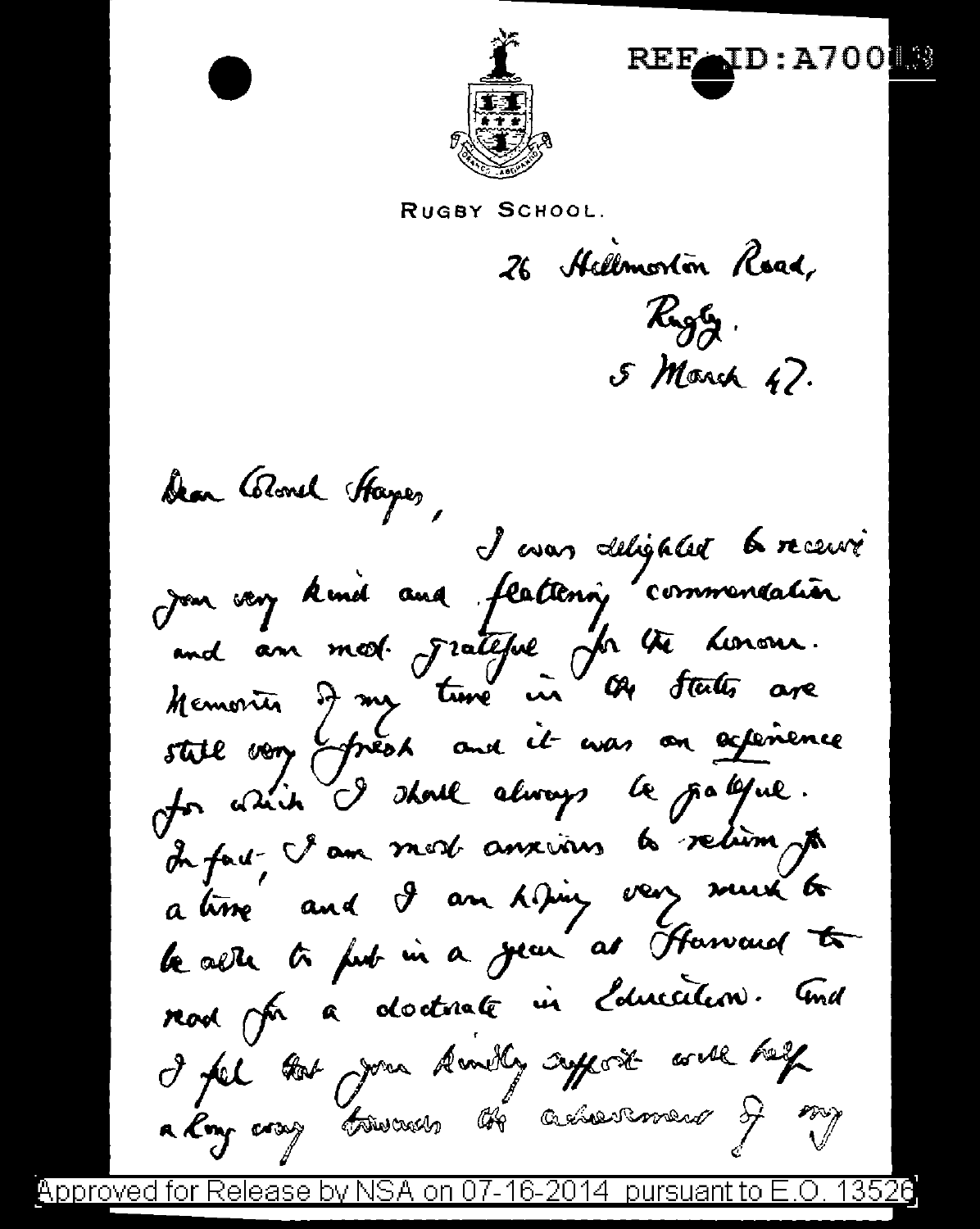**<u>ID</u>:A70013** as foi a*l*ivins , Pethosp one day I may land up ab the senty box ontorse Arlington Hall and Elephone down to be bet in the see por! I wont love you by Telling fast now - Time futures it was will ! be an just COLD Cand also quite bungry !). Aon't come over just jet ! of BP walker in still with<br>You please give him my voy voir & tell him I'm stall evantory for the letter he promised a Jean Rard Christmas! And gravi very many thanks tre juin very great Americans en granting me tij Kevo .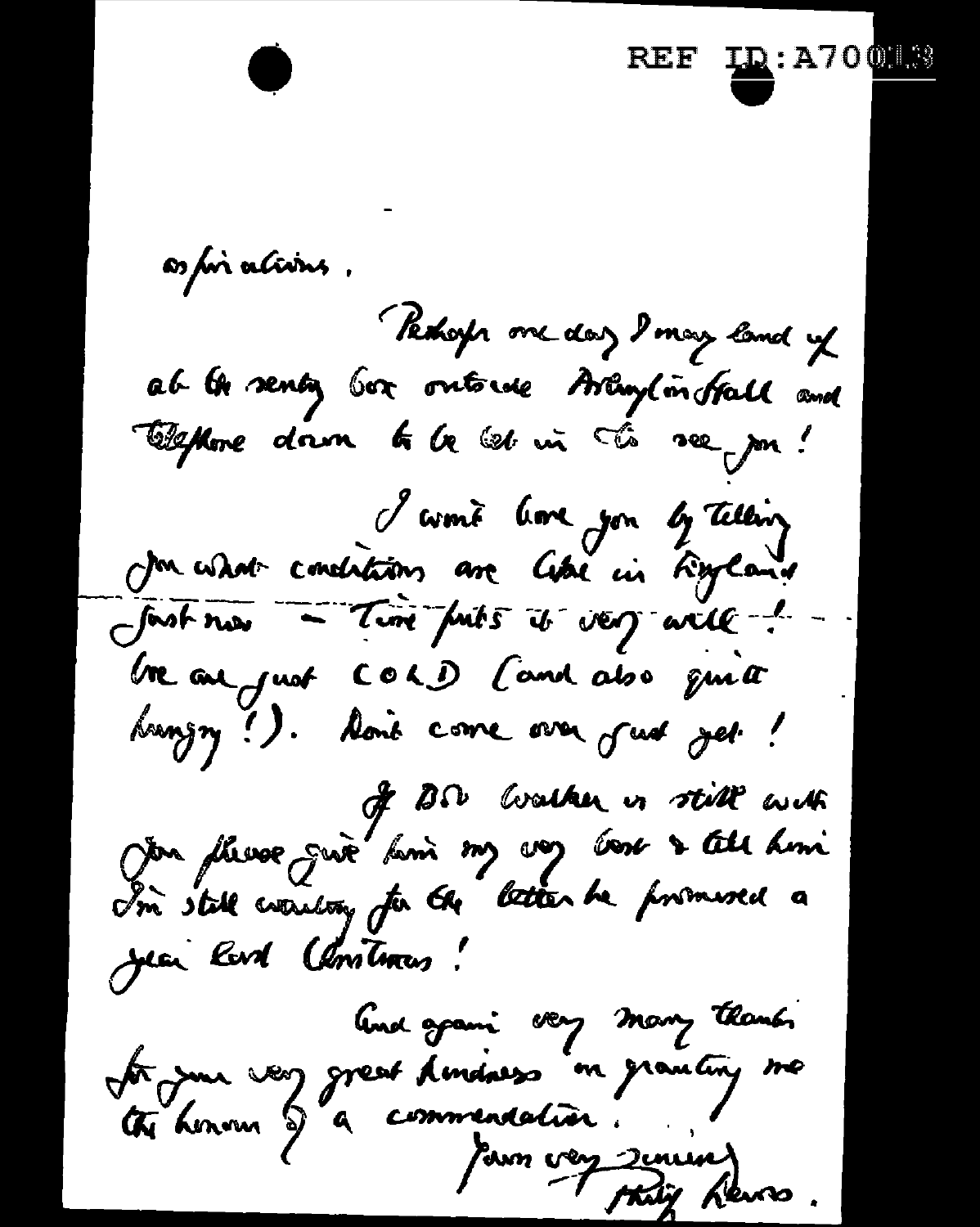

 $\blacksquare$ d:A700 $\blacksquare$ 

RUGBY SCHOOL.

26 Hillmorton Road, Rugly.<br>March 5. 47.

dan M Friedman, I am most gratiful to jou for the way flearant outcome. I jour effets on my behalf. It was indeed very just 9 ym 60 garoach de multorities and I am deeply affreciative of GDar Jon Love done. I have conten to forward about the formibility of a year's stay there<br>and I am avociting a reflex as to that it will be possible to read for a doctorate in Education and that sometics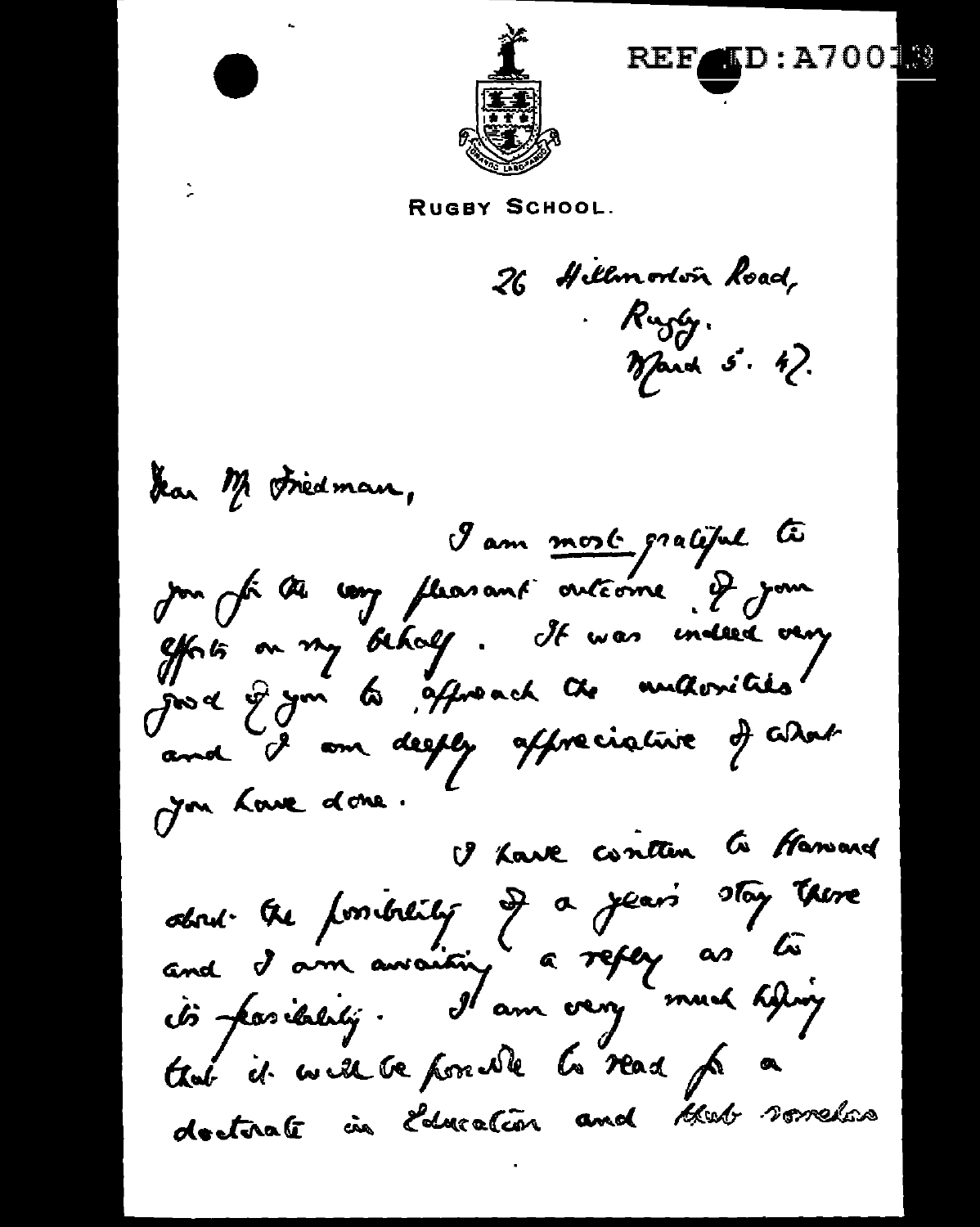$~\sigma$  star fee , year can be financed.  $a$  year in the State<del>r</del> veens is vous et le pour un lie stater veurs a farticularly attacta**r** free for this<br>bleak and deevless time of endless bleak and deevless time I endless electricity ! This wonter has been chosnic and even sure are lare just had the coord bly and within memory. North and South of the country are completely cut off. Please gue my regards to It's Fredman and ajain, very many /an macrely, They have

 $REF$   $\underline{\mathbf{L}}$  a70  $\underline{\mathbf{M}}$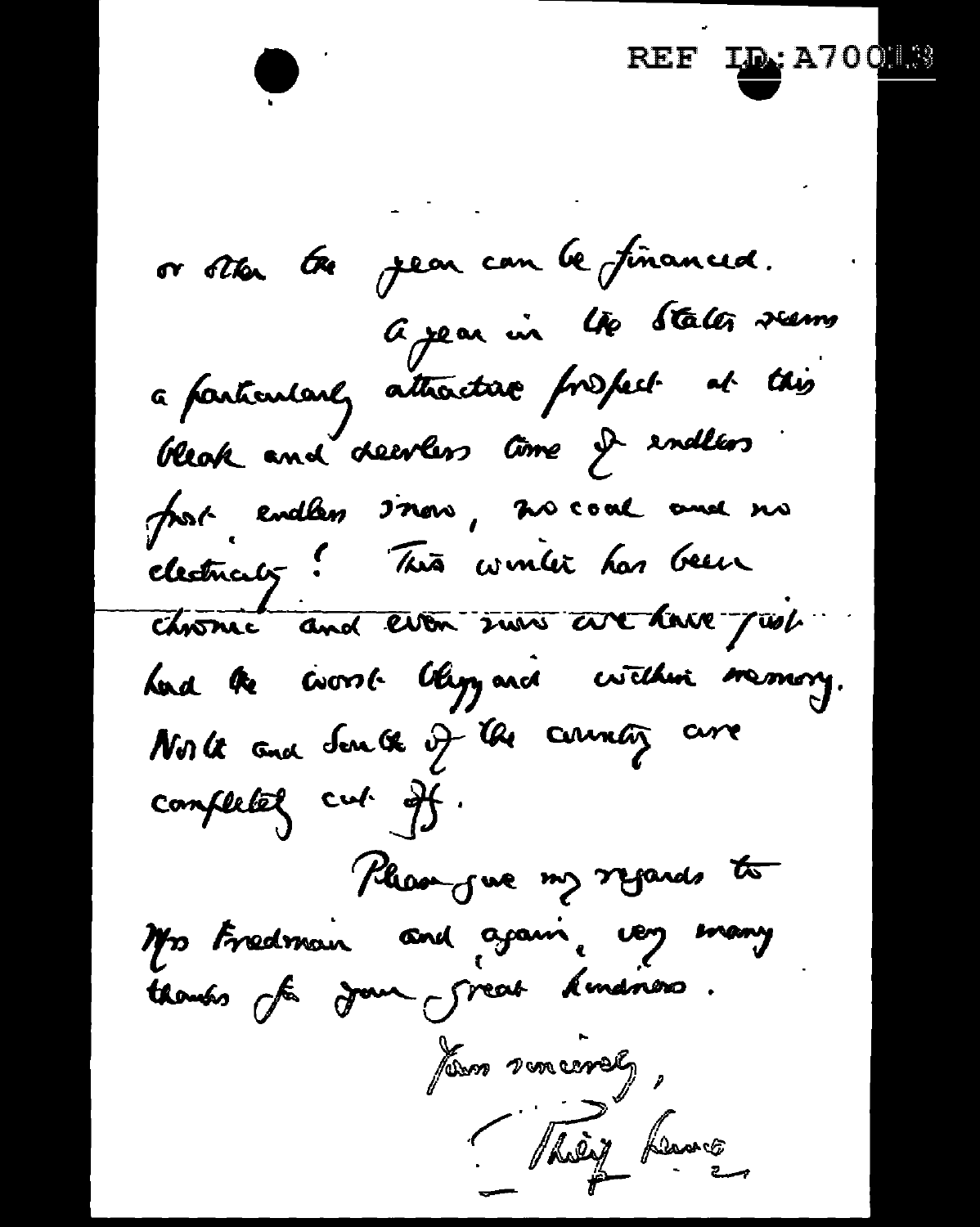REF ID: A70013

Lieut. Col. Philip Lewis

26 Hillmorton Road Rugby, Warwickshire **England** 

Dear Colonel Lewis:

I take pleasure in enclosing herewith a letter of appreciation and commendation signed by Colonel Harold G. Hayes, Chief of the Army Security Agency in tribute of your contribution toward the winning of the war and your high achievement.

I wish also to take the opportunity to acknowledge receipt of your letter of 9 January and to say that I reciprocate your very best wishes for the New Year. I will be very happy to learn of your possible plans for the future, especially in case you find it practicable to make a visit to this country for additional study along the lines you mentioned in your earlier letter.

With many good greetings, I am.

Sincerely yours

29 January 1947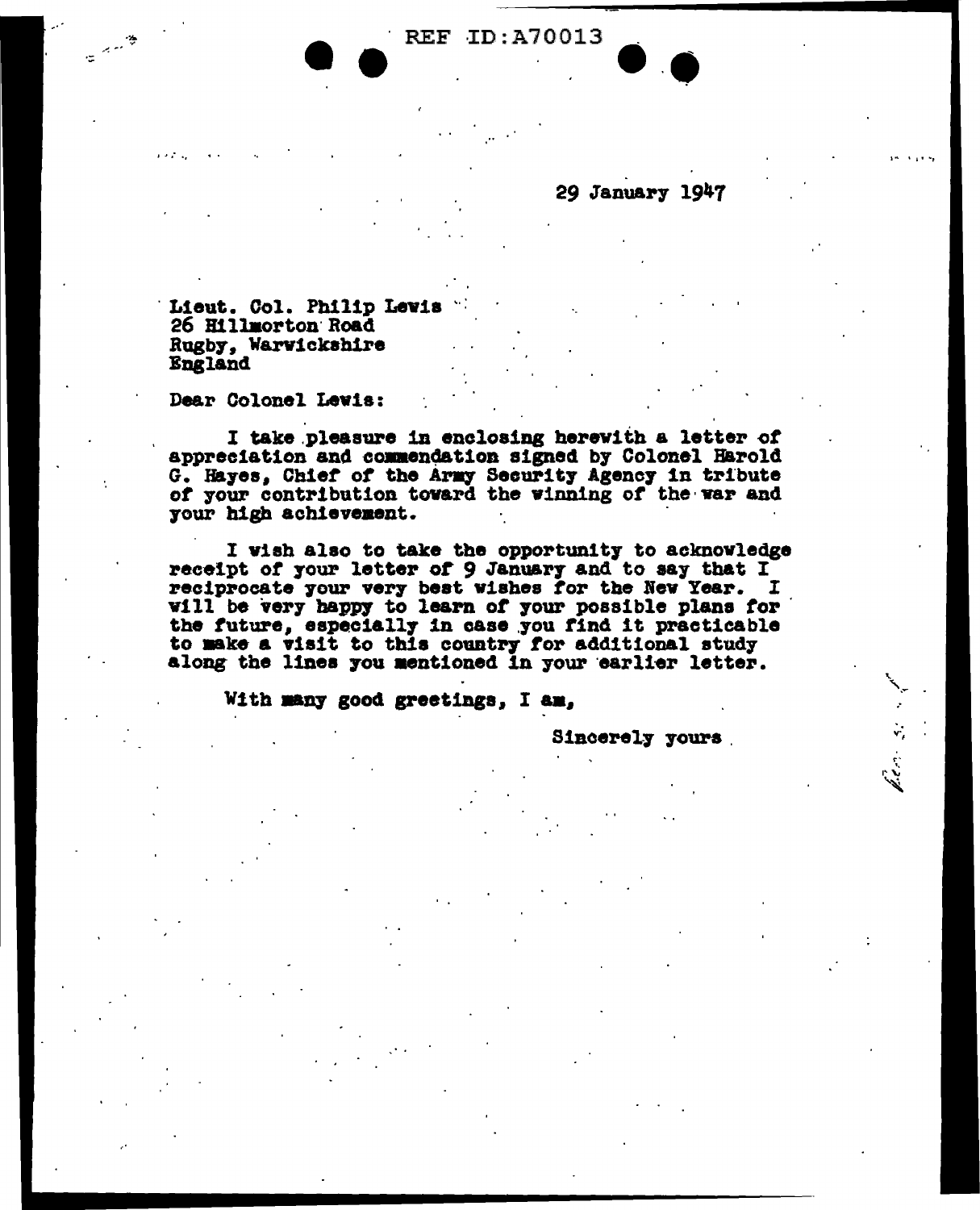**REF ID: A70013** 

WDGAS-14

28 January 1947

Lieut. Col. Philip Lewis 26 Hillmorton Road Rugby, Warwickshire **England** 

Dear Colonel Levis:

FILE

المكافر بالمنابذ

During the years 1944-45 you had an operational assignment with the Army Security Agency, Military Intel-<br>ligence Service, United States War Department, and you served in a position of utmost importance to the joint var effort.

Your duties called for the exercise of superior intelligence and judgment in the handling of technical details; your mission required exceptional foresight and tact in the promotion of Anglo-American relations. The marked success with which you fulfilled your assignment is a tribute to your ability, and you may be justly proud of your vital contribution to the prosecution of the war.

It is with great pleasure that I extend to you the appreciation of the Army Security Agency and my personal commendation for your splendid record of achievement.

Very sincerely yours,

HAROLD G. HAYES Colonel, Signal Corps Chief, Army Security Agency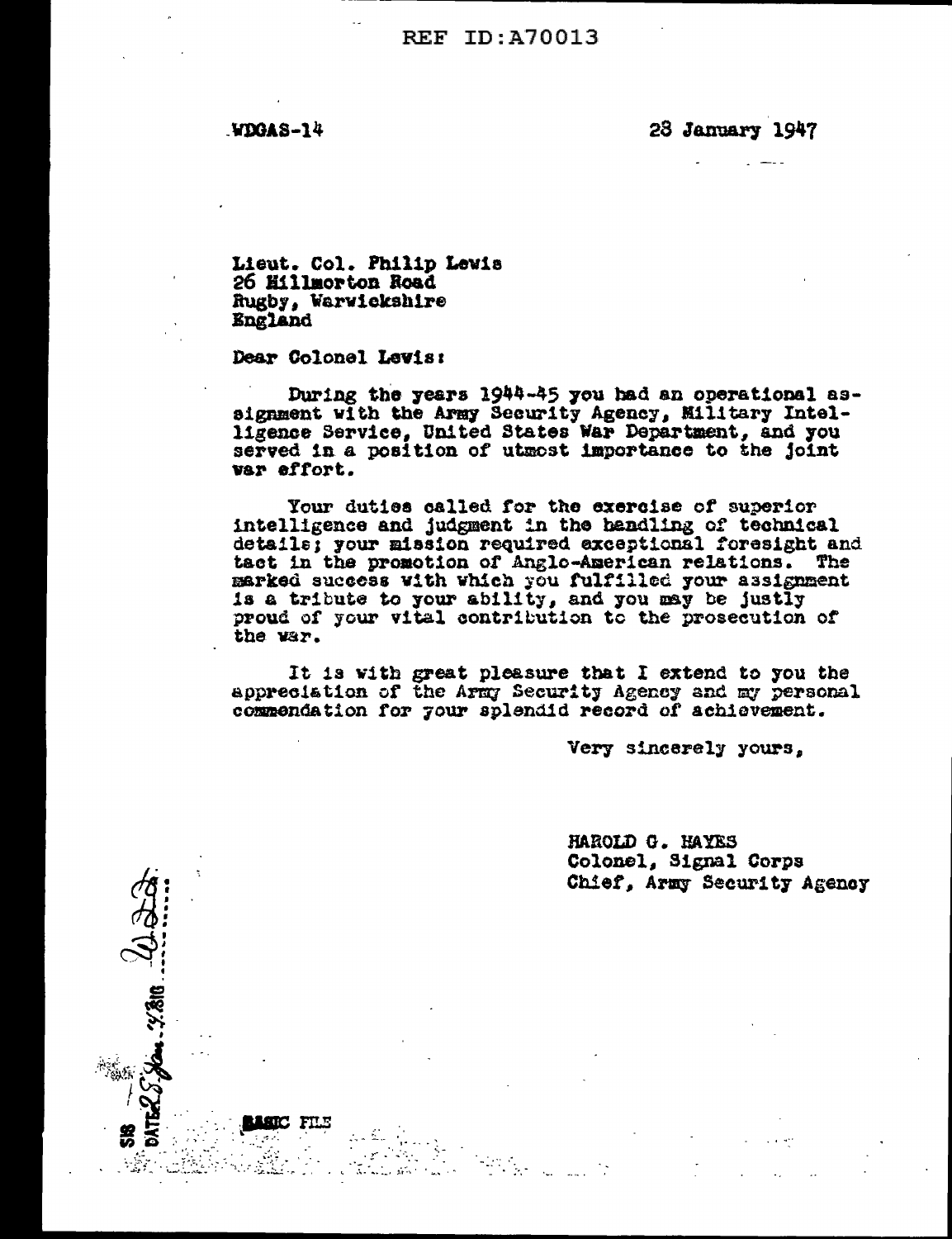26 Hillmorton Road, RUGBY.

January 9th., 1947.

Dear Mr. Friedman,

-·

•

/

Thank you so much for your very kind answer to my recent letter. I am most grateful to you for your efforts and I do appreciate what you are endeavouring to do on my behalf. And thank you too for your offer of an authoritative letter in connection with the matter I mentioned. I will, of course, keep in touch with you about possible plans.

REF ID:A70018

REF ID: A700

With the very best of wishes for

the New Year,

Yours sincerely,  $\ddot{\phantom{a}}$ 

Mr William F. Friedman, Director of Communications Research, H.Q., Army Security Agency, Washington 25, D.C.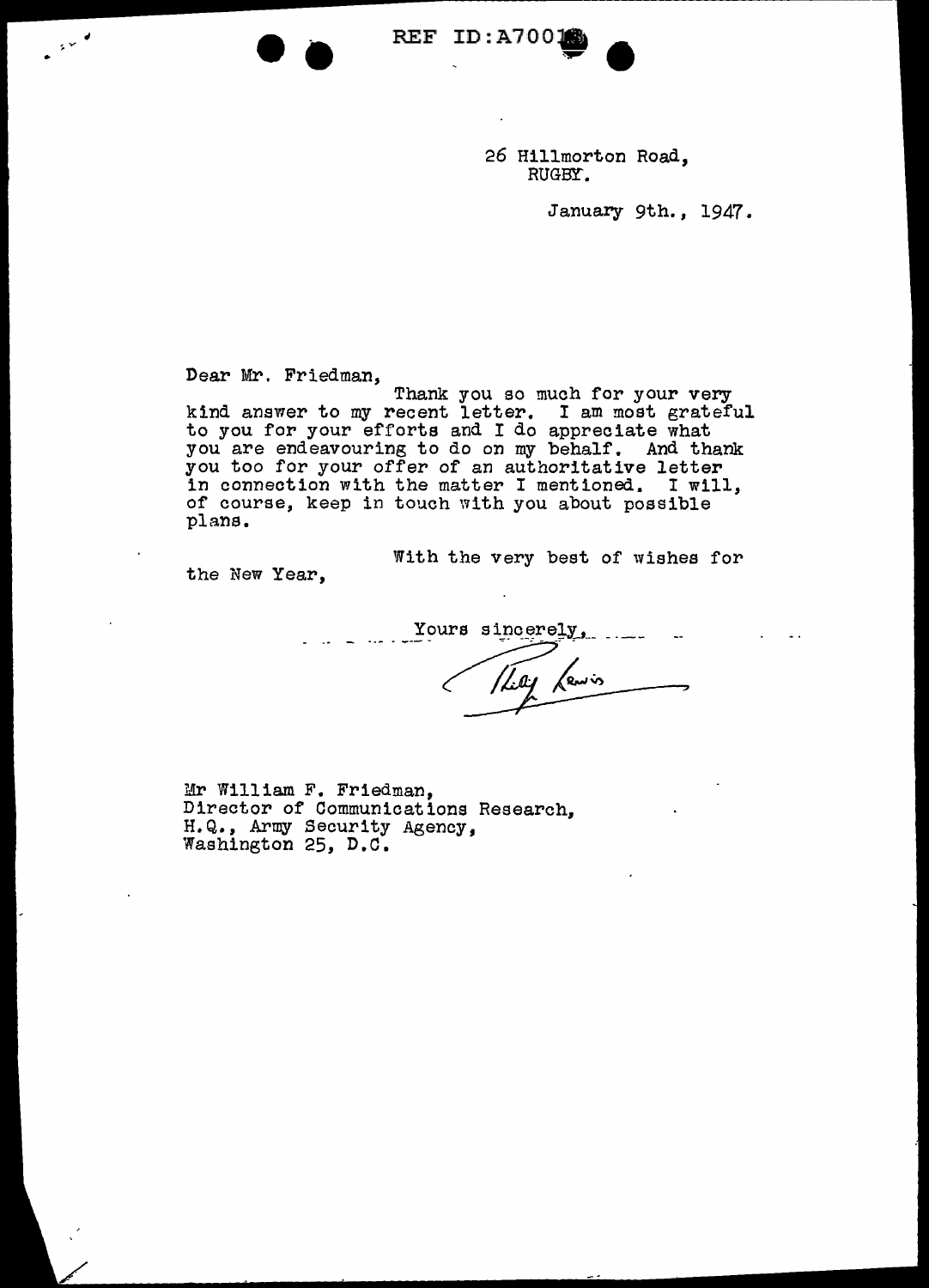## REF ID: A700 $\text{\textsterling}3$

**WDGAS-14** 

18 December 1946

Lt. Colonel Philip Lewis 26 Hillmorton Road Rugby Warwickshire, England

Dear Colonel Lewis:

I hasten to acknowledge receipt of your letter of 22 November and to say that I was very glad to hear from you.<br>At the moment, I merely wish to tell you that if in your opinion a letter signed by a person with military rank and authority would be helpful to you I will certainly be glad to do what I can in your behalf. Immediately upon receipt of your letter I took up the matter of your request. Since it will take a little time to get an answer, I want you to know that your letter is receiving attention. Just as soon as I learn anything definite, I will communicate with you again and hope to be able to answer your letter more in detail.

With very best regards and most cordial greetings for the coming Christmas holiday and New Year. I am.

Sincerely yours,

WILLIAN P. FRIEDMAN Director of Communications Research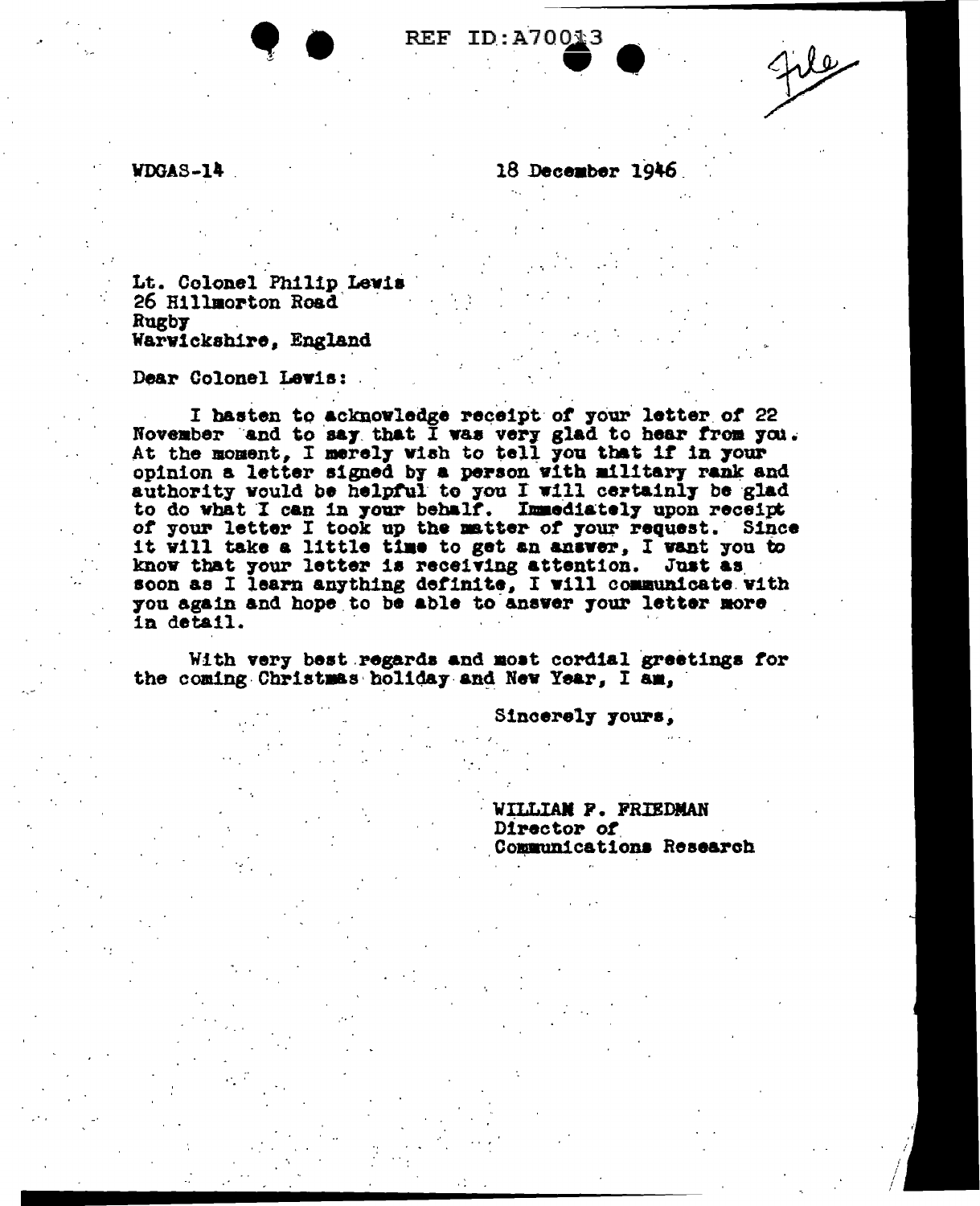| <b>SECRET</b><br><b>CONFIET!</b>          | <b>LDAA70013RESTRICTED</b>                                                 |             |
|-------------------------------------------|----------------------------------------------------------------------------|-------------|
| DATE $\log$<br>۶                          |                                                                            |             |
| <b>TO</b><br><b>FROM</b>                  | TО                                                                         | <b>FROM</b> |
|                                           |                                                                            |             |
| $Chi$ $(10)$                              | Ch, Security $Div \dots (80)$<br>$\Delta\omega$ .                          |             |
| Executive $0$ (11)<br>Dir Comm Res $(14)$ | $P & O$ Staff(81)                                                          |             |
| $\chi$ . Hist Unit (13)                   | Ch, Materiel Br $(82)$                                                     |             |
|                                           | $Ch, Methods Br. \ldots (83)$<br>$- - -$                                   |             |
| Asst Chief $(Staff) \ldots (20)$          | $Ch,$ Protective $Br (84)$<br>$\frac{1}{2}$<br>$Ch, Maint Br. \ldots (85)$ |             |
| $Ch, Pers Sec. \ldots (21)$               | $\sim$<br>Ch, Res & Dev Div. $(70)$                                        |             |
| Ch, Org & Trg Sec. (22)                   | $\overline{\phantom{a}}$                                                   |             |
| Ch, Plans & Oper $(23)$                   | $-$<br>Ch, Ciph & Ciph Br. (72)                                            |             |
| $Ch,$ Materiel Sec $(24)$                 | $\overline{\phantom{a}}$<br>Ch, Int Equip Br. (73)                         |             |
| Ch, Fiscal Sec $(25)$                     | $\overline{\phantom{a}}$<br>Ch, Elec & Elec Br. $(74)$                     |             |
| Adjutant, $ASA$ $(26)$                    | $\sim$<br>Ch, Lab Serv Br (75)                                             |             |
| $Ch,$ Sec Cont Sec $(27)$                 | $Ch, C'logic Br (76)$ <sub>____</sub>                                      |             |
| Asst Chief $(Oper)$ $(60)$                | $Ch$ , Pers & Tng Br. $(61)$                                               |             |
| Ch, Intel Div. $\dots$ (90)               | $\chi$ h, Supply Br(62)                                                    |             |
| $\text{Ch, Lab Br.} \ldots$ (91)          | [Co, Arlington Hall (40)]                                                  |             |
| Ch, Machine Br $(92)$                     | 2d Sig Serv Bn(50)                                                         |             |
| $\chi$ Ch, Crypt Br(93)                   |                                                                            |             |
| $Ch, Int Cont Br. \ldots (94)$            |                                                                            |             |
| Ch, I & D Br. $(95)$                      |                                                                            |             |
|                                           |                                                                            |             |
| ) As Discussed                            | ) Information & File                                                       |             |
| ) As Requested                            | ) Recommendation                                                           |             |
| Concurrence or Comments                   | ) Signature if approved<br>€                                               |             |
| Information & Forwarding                  | ) Your action by<br>€                                                      |             |
| Information & Return                      | Info upon which to base reply<br>Υ.                                        |             |
| Denore                                    |                                                                            |             |
| cent a letter                             |                                                                            |             |
|                                           |                                                                            |             |
|                                           |                                                                            |             |
| fe.                                       |                                                                            |             |
|                                           |                                                                            |             |
| letter if                                 |                                                                            |             |
| WDGSS FORM NO. ON REEL TO TAKE<br>$G C+C$ |                                                                            |             |
|                                           |                                                                            |             |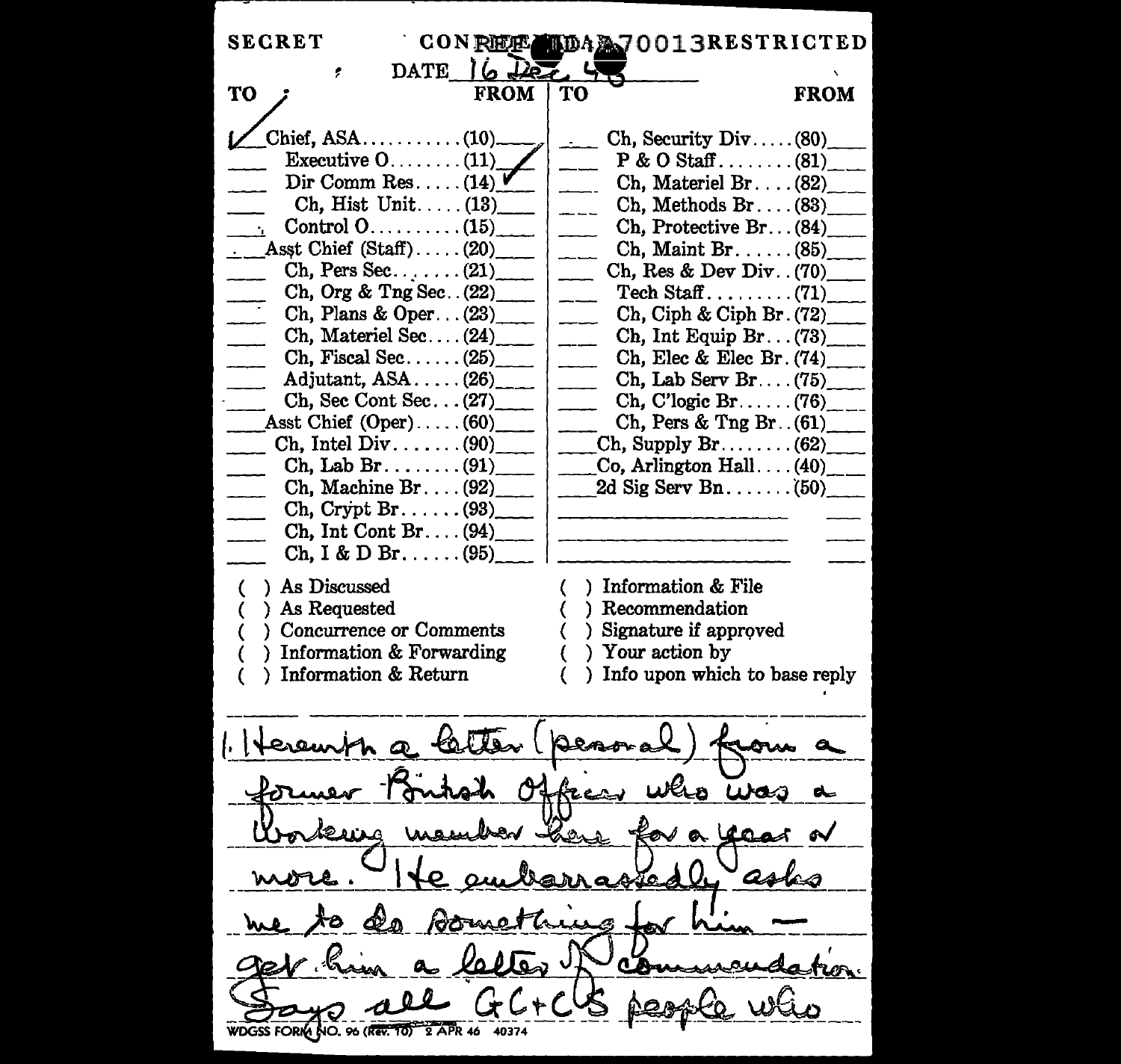**REF** ID worked out Paulogon got such a letter. Can you vainty this think a letter of Commission would not be anxios + am wondering why we dedict do something to those Bichol with us here + did good I'd like to acknowledge receipt of the letter fairly go deby so if or unfavorable action places let airoz Sel breifly a toworol loje tell evarion + Red how know later,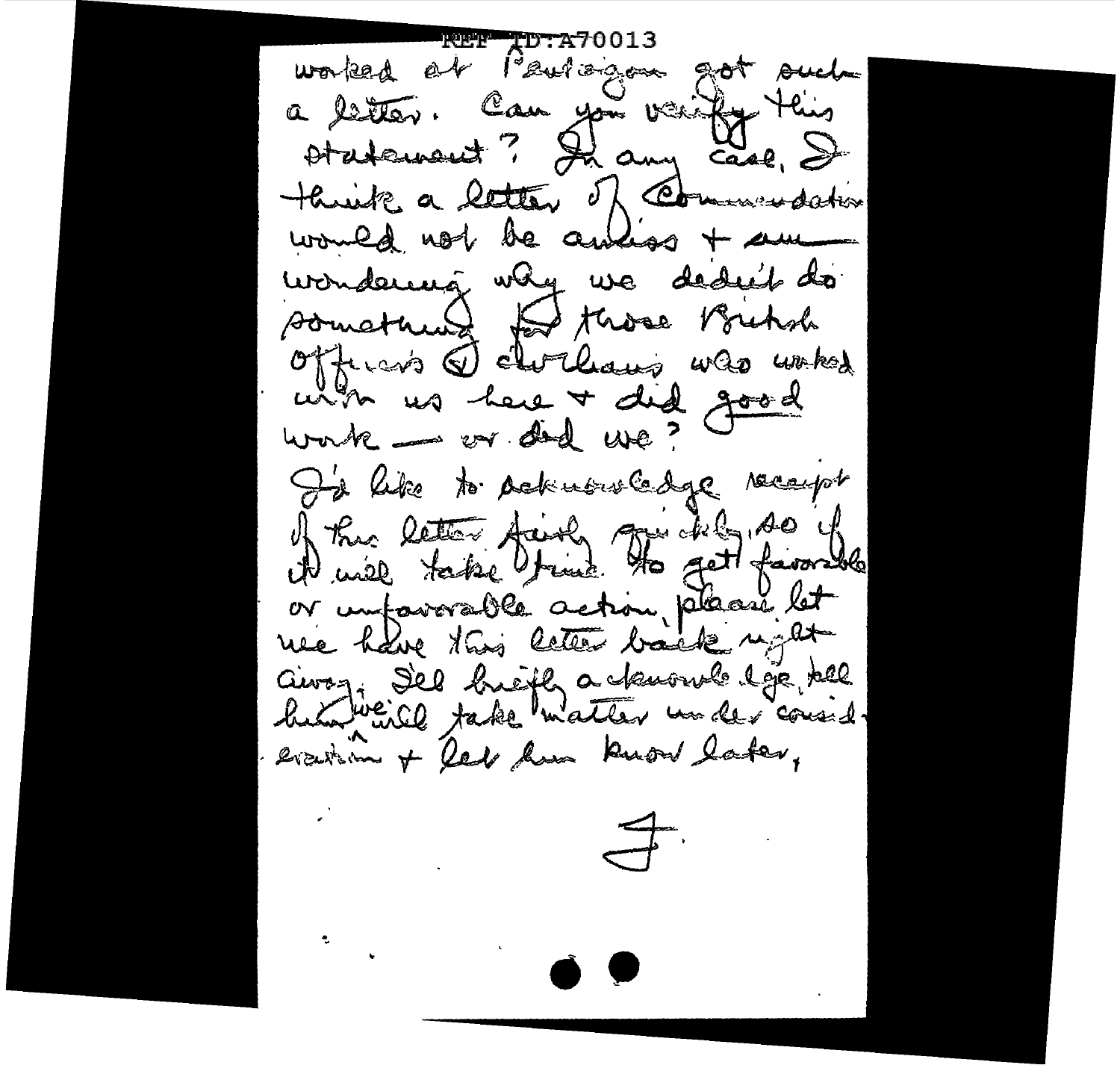

November 22. 1946.

Alan Mr Fredman,<br>I am assuming that while there is still an<br>Arlington Hall you will be there, so I trust this letter will reach Jou : First of all, may I send you and Mrs Friedman all wishes for the forthcoming tomas securon, and I dis hope you are Goth keying

Os to myself, the great decision on returning home<br>lad. jean was to decide artal to make of the future. I know I aranted to continue in Education, but was not all sure in what capacity. After several interviews and much heart searching I decided la continue. Cooking and accepted what held promise of being a very fleasant affaintment at Rugley School. He are now in our third term the and have very much cryoged this fast year - In a way it has been a settenig down year and I have been analysing myself as to come to the condusion that I do and I am terribly lager to be of as much efficture use as fassille in the educational curred.

Term time is very lusy, of conne, but activities are extremely raried and there is always the great blessing of mes family constituting fast of the Slook community. This is fasticularly fleurant after the separation of war and the free was bassier that was aboays recessary for security reasons, between was-time work and home. I am following up several interests, ly my main one is an endeavour la de all I can to kelp relations between pour counting and my own. My two jean in the states brought this necessity home time so clearly, and at forsent I am juing a series of twelve lectures on the states to the Adult Centre Lex where I am a tuto.

This brings we to a request that I am loath to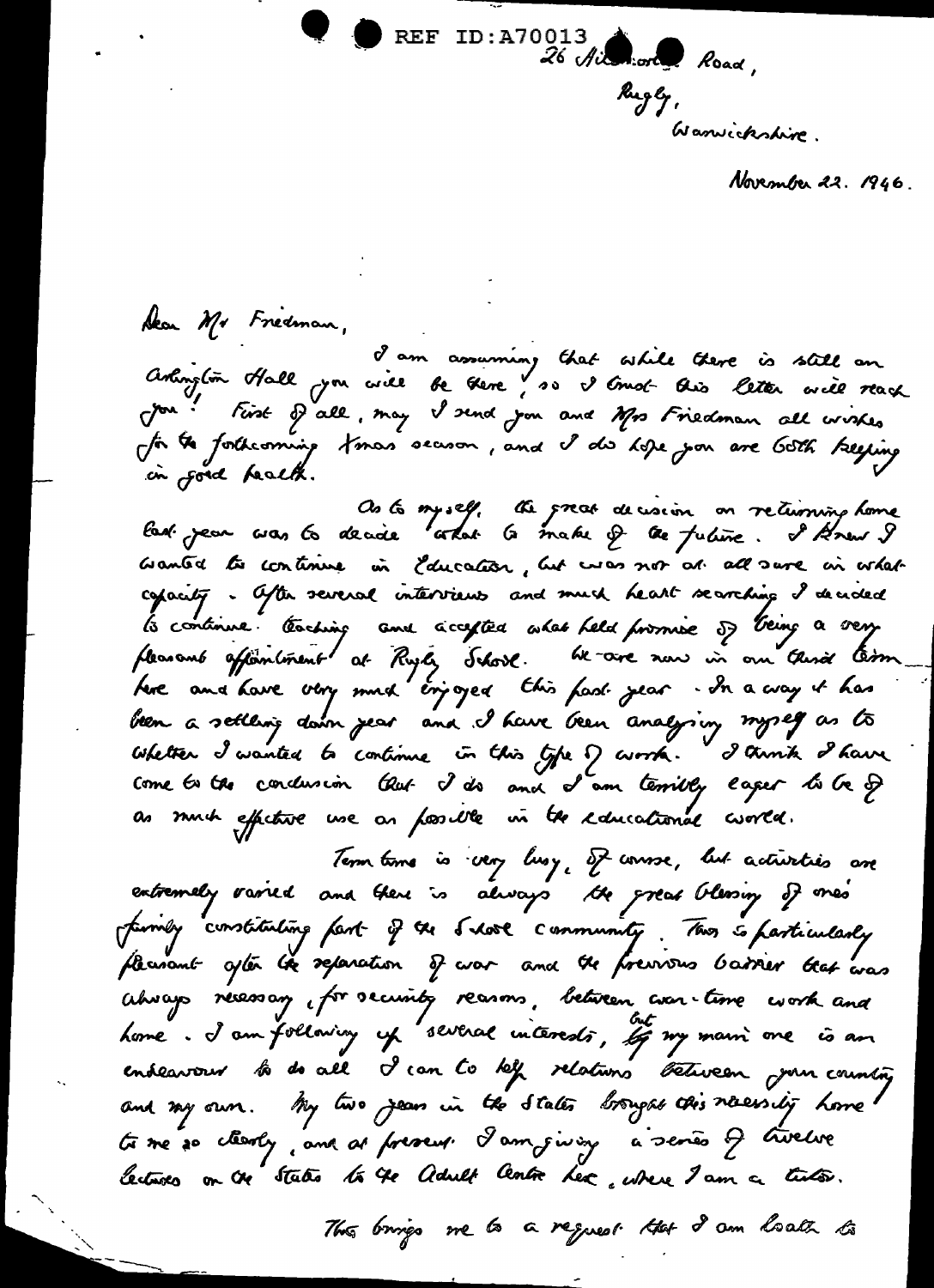REF ID:A70013

fort to you from many reasons, but which I feel you will undimitance in for understanding between our two peoples, and apart from diving all d'conchere, VI very much want la get back to the states for a time, in farticular la get lafenence of jour own educational system. If at all formitle, in about two peans time I should like to spend a Jean as Harvard, continuing work for a PhD (if it cared be taken in a plar) with some lecturing in one or Ther of the Departments. I have vanous contacts with Stanrand and I feel they will suffert sa un my endeavour, as far as sotaining actionission to the Commonsty is concernes. Trom the financial aspect, however, I should need considerable bell and I blgs to be able to put in for a Commonwalt Fund Fellowship - which as a very generous grant from a beguest made by one of join countrymen. But what I shaved most terribly offresiate is to be able to offer some tanguishe form of how a trongly J feel on tre subject of American-British relations and have that, afait from what may or may nor Lave Geen adreved, I did honestly concleansem to further our sint cause during the war .- With that as my styect Jumer y I may ask whether you conce see fit to use jour fortion and authority in this matter? As Isarà,<br>I dislipe intersely saying this, but there is a mind I wand to do and to make I life that any help towards reaching my stylectures, which I trust are outside myself, would be so affreduated. I do not like drawing invidious coopansons, but in active fact all our febre employed for any length of time at the Rentagon - almid really amounteur la celle among Oficiens (eingiged on voir work of course) reuvea a Commendation! Its an awful thing to as a outsight St reception, and I do hele you do not mind.

Jam thunking too of when in a few years time Is hull want to ge on to a Headman tensing - When I get type then my Evidence ten, I should so like to have something to show that I tries to contribute to the war effort!

brell, enough of that ! I wonder if, either an the